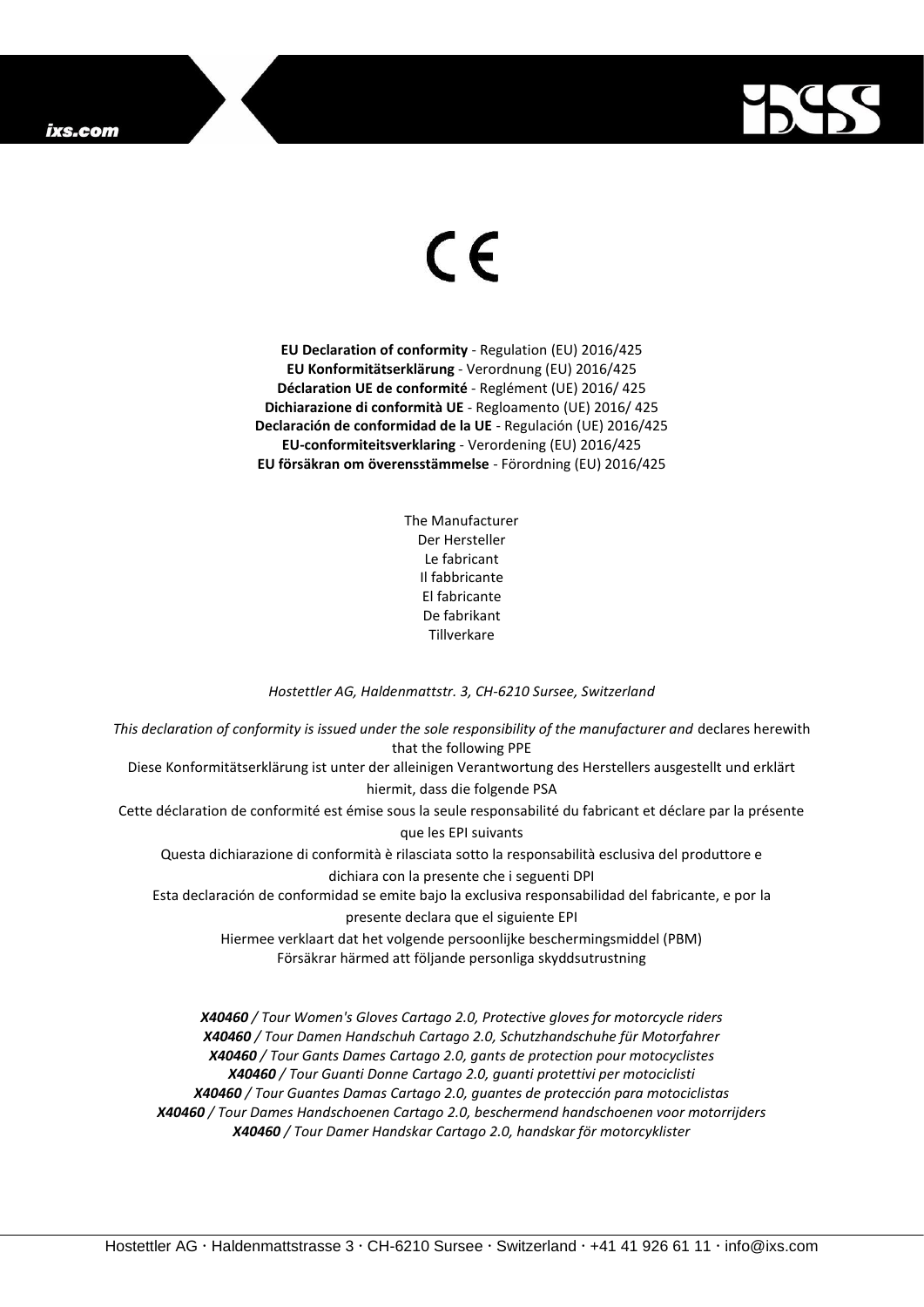

# has undergone the EU-type examination conformity assessment procedure (module B) performed by the Notified Body, **CTC** (n° 0075) 4, rue Hermann Frenkel, F-69367 Lyon cedex 07 (France) which has issued the EU Type Examination Certificate No. 0075/1895/162/02/21/0233 EXT 01/03/21.

And is compliant with the following Standard: EN13594:2015

# hat das EU-Baumusterprüfungs-Konformitätsbewertungsverfahren durchlaufen (Modul B) durchgeführt von der benannten Stelle, **CTC** (n° 0075) 4, rue Hermann Frenkel, F-69367 Lyon cedex 07 (Frankreich) die die EU-Baumusterprüfbescheinigung Nr. 0075/1895/162/02/21/0233 EXT 01/03/21 ausgestellt hat.

und entspricht der folgenden Norm: EN13594:2015

a subi la procédure d'évaluation de la conformité pour l'examen de type UE (module B) réalisée par l'organisme notifié, **CTC** (n° 0075) 4, rue Hermann Frenkel, F-69367 Lyon cedex 07 (France), qui a délivré le certificat d'examen de type UE n°. 0075/1895/162/02/21/0233 EXT 01/03/21.

Et est conforme à la norme suivante: EN13594:2015

è stato sottoposto alla procedura di valutazione della conformità dell'esame UE del tipo (modulo B) eseguita dall'organismo notificato, **CTC** (n° 0075) 4, rue Hermann Frenkel, F-69367 Lyon cedex 07 (Francia) che ha rilasciato il certificato di esame UE del tipo n. 0075/1895/162/02/21/0233 EXT 01/03/21.

Ed è conforme alla seguente norma: EN13594:2015

ha sido sometido al procedimiento de evaluación de conformidad del examen de tipo UE (módulo B) realizado por el organismo notificado, **CTC** (n° 0075) 4, rue Hermann Frenkel, F-69367 Lyon cedex 07 (Francia) que ha emitido el certificado de examen UE de tipo no. 0075/1895/162/02/21/0233 EXT 01/03/21.

Y cumple con el siguiente estándar: EN13594:2015

de EG-typekeuring-conformiteitsbeoordelingsprocedure doorlopen (module B) heeft,uitgevoerd door de aangemelde instantie **CTC** (n° 0075) 4, rue Hermann Frenkel, F-69367 Lyon cedex 07 (Frankrijk) die het certificaat van EG-typeonderzoek nr. 0075/1895/162/02/21/0233 EXT 01/03/21 afgegeven heft.

en voldoet aan de volgende norm: EN13594:2015

har genomgått förfarandet för bedömning av överensstämmelse enligt EU-typkontroll (modul B),vilken utförts av anmält organ **CTC** (n° 0075) 4, rue Hermann Frenkel, F-69367 Lyon cedex 07 (Frankrike), som utfärdat EU-typintyg nr 0075/1895/162/02/21/0233 EXT 01/03/21.

Och uppfyller kraven i standarden: EN13594:2015